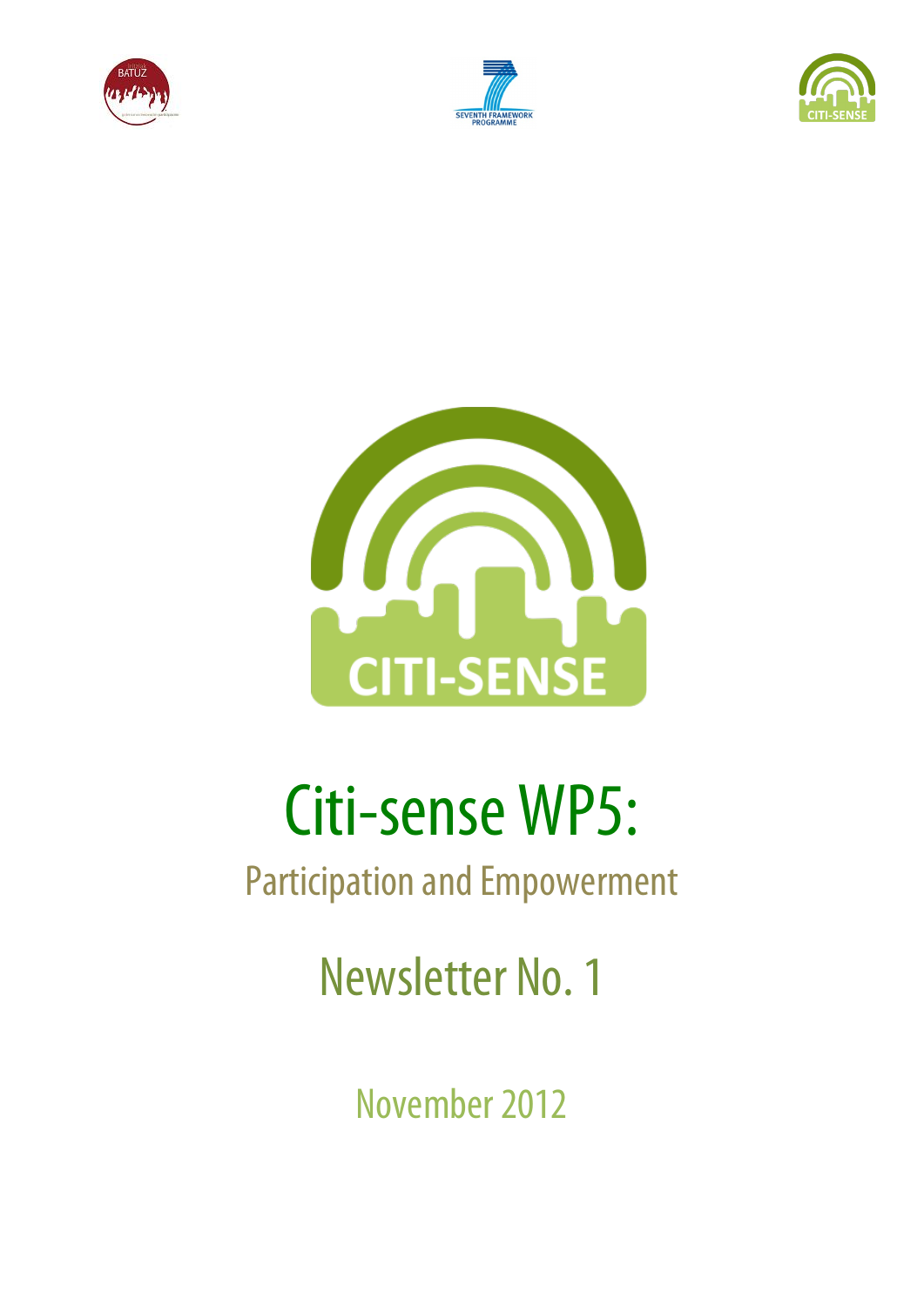





#### **Involve 2012. November 13-14. Nottingham, United Kingdom.**

INVOLVE's national conferences bring together people with a common interest in public involvement in NHS, public health and social care research. This includes members of the public, service users, researchers, research commissioners and representatives ofvoluntary sector organisations. This 8th biennial conference aims to encourage critical thinking and discussion about: how people are involved in research,learning and support for involvement, researching impactand future directions.

http://www.profbriefings.co.uk/involve2012/

# **Civic Engagement and Local E-Government: Social Networking Comes of Age. University of Illinois at Chicago. College of Urban Planning and Public Affairs.**

This study examined features on local government websites that could contribute to civic engagement, through 1) information about government and community, and 2) through interactive or participatory opportunities online. This included information on contacting local officials, local government organization, processes and regulations, neighborhoods, local policies and performance data, and opportunities to participate offline (such as public hearings). We also examined online interactivity and opportunities for participation (such as social networks, townhall meetings, and open data portals), and the transparency and accessibility of the main website. Information is critical for government accountability, as well as for providing the knowledge necessary for civic engagement. Communication with citizens, through a variety of online tools, can potentially foster more responsive government.

#### http://www.uic.edu/cuppa/ipce/interior/CELocalEGovSMExSum2012.pdf

#### **Digital Disconnect: The Gaps Between Government-to-Citizen Online Interactions.**

Citizens are continuing to move from the physical to the digital world to fulfill their local government needs. Are local governments satisfying their citizens' digital demands?

#### http://go.civicplus.com/l/9522/2012-10-17/8pk62

#### **CIVICUS: Latest World Alliance for Citizen Participation report now available online.**

The latest World Alliance for Citizen Participation report on the state of civil society was published on April 10, 2012 and is now available online! The report was been developed by the CIVICUS secretariat in collaboration with a wide range of stakeholders in the CIVICUS Alliance, including civil society activists, leaders and other voices. CIVICUS intends this to become a regular report tracking the changing shape of civil society. We'd like in future to involve still more civil society voices in the authorship and development of the report. With this in mind, we'd be very grateful for your feedback on this inaugural version of the report, your suggestions for how future versions of the report can become still more comprehensive and inclusive of the diversity of civil society, and your ideas about how you would like to partner with us in the report.

http://c2d2.ca/sites/default/files/State-of-Civil-Society-2011.pdf

#### **Communication as a Tool for Empowerment**

In today's current environment, the foundations of our system are constantly questioned and challenged. In response, a series of actions, which to date have had a fairly minor implementation in the developed world, are now emerging with a strong component of creativity and innovation. Perhaps most importantly, they possess a hidden potential to contribute to locally-owned reforms and sustainable change at various levels of society.

http://www.mascontext.com/issues/14-communication-summer-12/communication-as-a-tool-for-empowerment/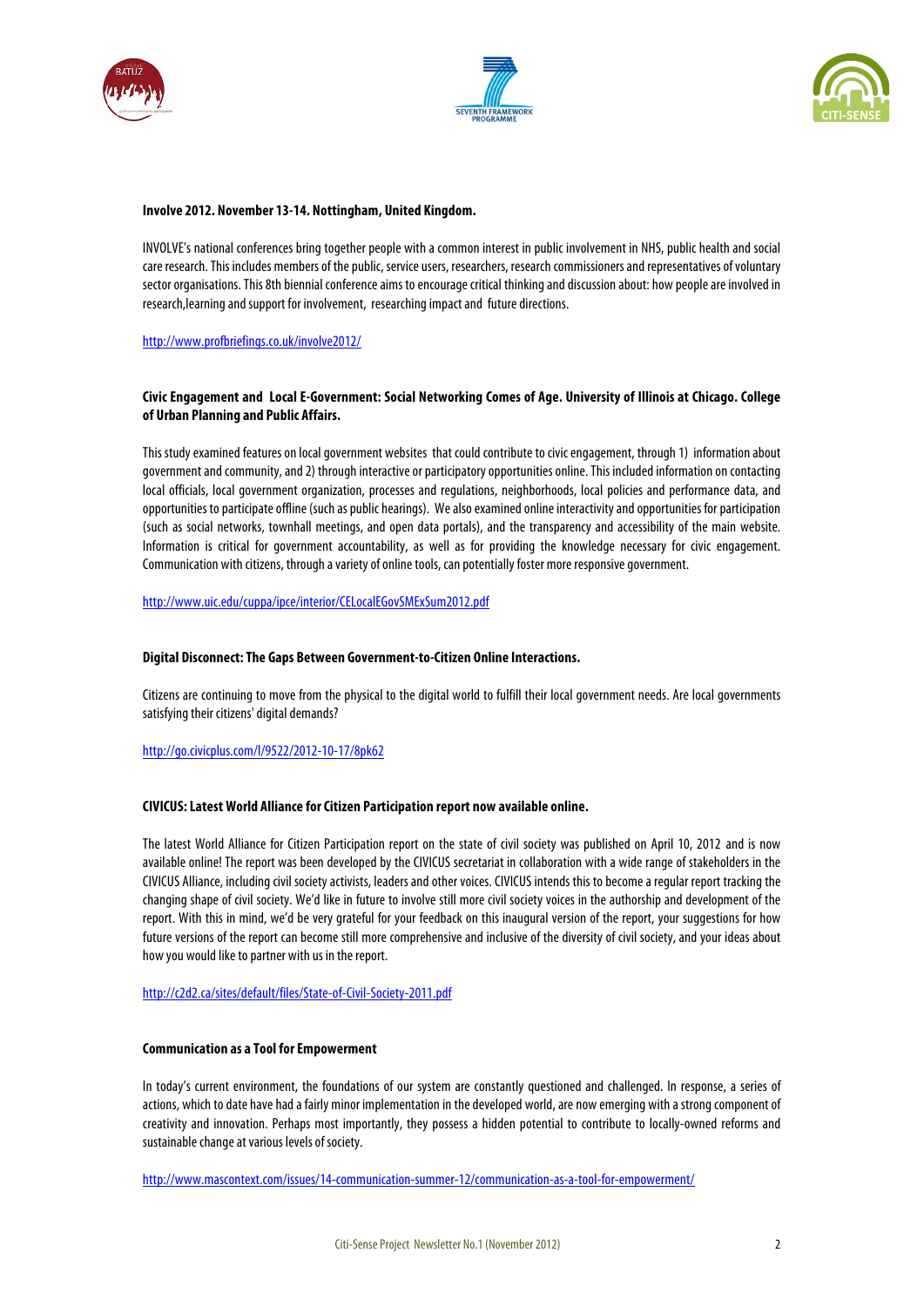





# **Public Dialogue and Deliberation: A communication perspective for public enagagement practioners. Oliver Escobar.**

This booklet seeks to speak to people involved in creating public forums for meaningful conversations. It provides an understanding of face-to-face communication that will prove invaluable to public engagement practitioners on the ground.

http://www.beltanenetwork.org/wp-content/uploads/2012/07/DialogueTheory2012\_FINAL.pdf

# **Social Media Use for News and Individuals' SocialCapital, Civic Engagement and Political Participation.**

Recently, scholars tested how digital media use for informational purposes similarly contributes tofoster democratic processes and the creation of social capital. Nevertheless, in the context of today's socially-networked-society and the rise of social media applications (i.e., Facebook) new perspectives need to be considered. Based on U.S. national data, results show that after controlling for demographic variables, traditional media use offline and online, political constructs (knowledge and efficacy), and frequency and size of political discussion networks, seeking information via social network sites is a positive and significant predictor of people's social capital and civic and political participatorybehaviors, online and offline.

http://onlinelibrary.wiley.com/store/10.1111/j.1083-6101.2012.01574.x/asset/j.1083-

6101.2012.01574.x.pdf;jsessionid=34E21C7C2A6DEFB9D452B238E341454E.d01t02?v=1&t=h9gxqupu&s=2a39f94db3795e0746882 1999f01db3af3eb1eeb

#### **Mapping and healthcare: can geographic data help service planning?**

Health organisations are increasingly turning to mapping to visualise and plan service provision. More than two thirds of PCTs, all ambulance trusts and 69 hospital trusts in England and Wales have registered for the Public Sector Mapping Agreement (PSMA), which widens access to Ordnance Survey (OS) digital mapping products. The agreement between the government and the OS allows public sector organisations to use centrally funded geographic datasets. Since its launch in April 2011, the PSMA has been a catalyst for collaborative working between agencies that are now able to share the freely available data.

http://www.guardian.co.uk/healthcare-network/2012/apr/12/mapping-healthcare-service-planning

# **Supporting Societal Participation of Young People by Social Media.**

Young people tend to adopt a skeptical attitude towards traditional and mainstream forms of (political) participation, which is still dominated by elections and party politics. However, a majority of adolescents share the opinion that it is important to participate in political processes. This indicates an existing disposition of young people to participate in societal and political matters, but measures for implementing a participative culture of young people are lacking to a great extent. A participative culture is characterized by teamwork, shared power and decision-making, and openness to ideas from outside. It surprises that young people show remarkable deficits regarding their competencies and capabilities to use new media (Internet, Web 2.0, Social Media) for participatory actions. The capabilities of young people to use new media for societal/political participation have to be enhanced as well as new forms/offers of ICTs or media have to be developed and designed especially for supporting a participative culture of young people. As an example, this paper presents Polipedia.at as a tool for strengthening political participation among Austrian pupils and adolescents by establishing a participative online-textbook for political education in schools.

http://papers.ssrn.com/sol3/papers.cfm?abstract\_id=1692201

# **The GovLoop Guide: Navigating the Digital Government Roadmap.**

Advancements in technology has enabled government to improve how services are delivered to citizens. This guide focuses on the latest technology that has enabled government to increase productivity, improve performance and innovate proactively. Throughout the report, we highlight the top trends for technology and government, and how new and emerging technology is radically changing the government technology landscape.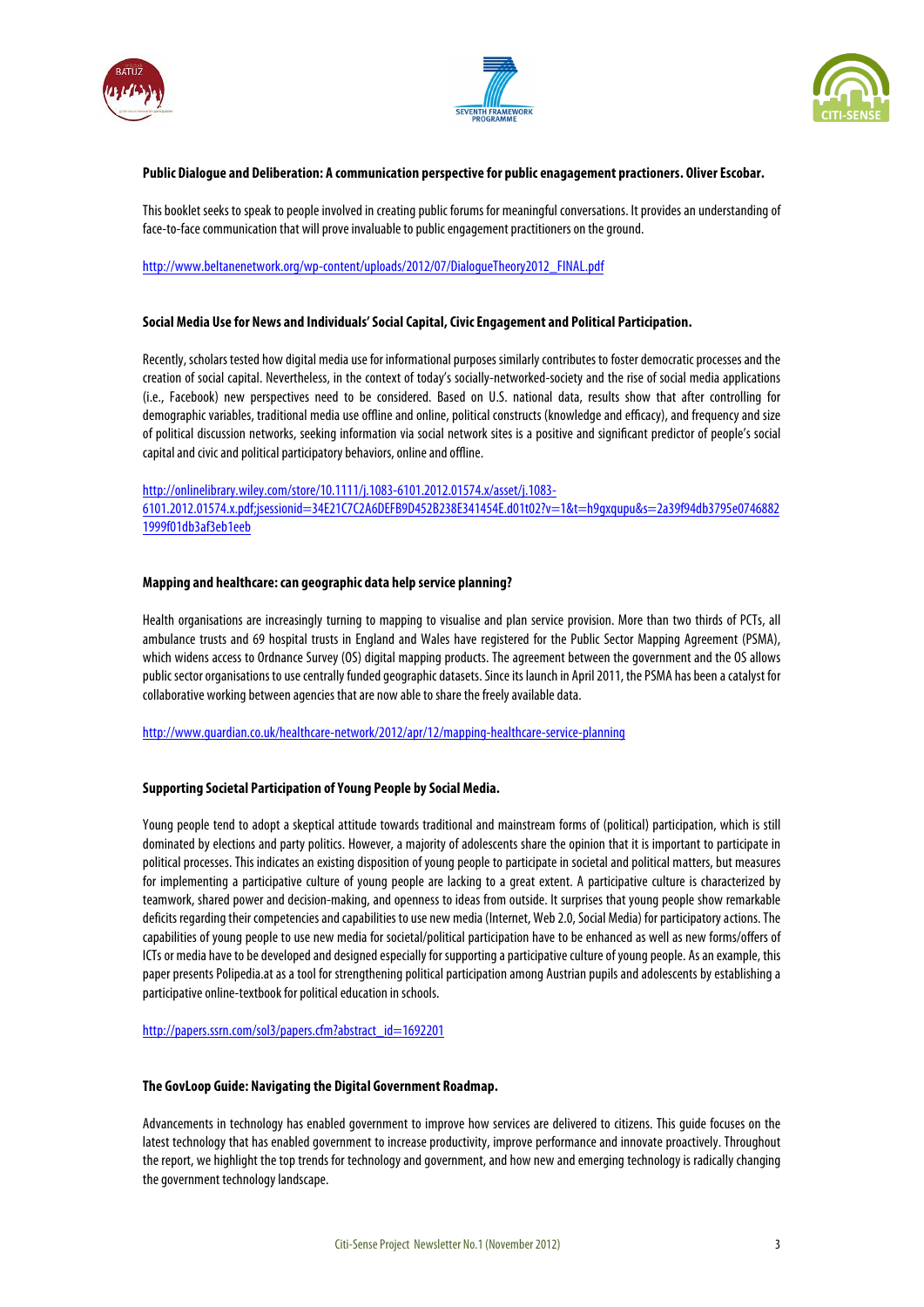





http://www.govloop.com/techgovguide

# **Participación ciudadana: ¿una herramienta para hacer políticas públicas más eficientes y eficaces?**

En esta ponencia se plantean dos posibles vías para continuar avanzando en la investigación y la reflexión en torno a la contribución de la participación ciudadana en la elaboración de políticas públicas de mayor calidad democrática. Por un lado, ante el debate académico de las "bonanzas" de la democracia participativa hacia la democracia representativa queremos dar un paso adelante y preguntarnos si esta supuesta incidencia que se le confiere a la participación ciudadana en la definición de las políticas públicas es positiva "per se", o hay que tener en cuenta una serie de criterios de calidad democrática de los procesos y los órganos participativos. Por otra parte, entrar en el debate de la participación desde la perspectiva del análisis de las políticas públicas mediante el estudio de qué incidencia tiene la participación ciudadana en las diferentes etapas del desarrollo de una política pública y si efectivamente contribuye a que éstas sean más eficientes y eficaces.

http://www.gigapp.org/administrator/components/com\_jresearch/files/publications/128%20CASTELLA%20Y%20PARES.pdf

# **Decisiones públicas y ciudadanía: Nuevos mecanismos e instrumentos de participación ciudadana.**

Es factible encontrar mecanismos que permitan una mayor participación ciudadana en la toma de decisiones públicas? ¿Pueden garantizar estos mecanismos unos procesos que den lugar a una participación plural, informada y con un componente deliberativo? ¿Se alcanzarían decisiones por esta vía que fueran significativamente distintas a las actuales? ¿Encajan estos procesos en el marco de una lógica de democracia representativa? Estas son algunas de las preguntas existentes en torno a unos mecanismos de implicación ciudadana en la vida política (Consejos consultivos, jurados ciudadanos, Agendas XXI) que, a pesar de seguir ocupando un espacio secundario en nuestros sistemas políticos, han ido tomando un protagonismo creciente en las últimas décadas.

http://aragonparticipa.aragon.es/attachments/221\_Decisiones%20p%C3%BAblicas%20y%20ciudadan%C3%ADa%20nuevos%20m ecanismos%20e%20instrumentos%20de%20participaci%C3%B3n%20ciudadana.%20(Joan%20Font).pdf

#### **Dialogue in Public Engagement: A Handbook.**

Inspired by the proximity of Holyrood, the Edinburgh Beltane has adopted the theme of enabling access to research relevant to public policy. With a Scottish Parliament which prides itself on accessibility, we are well placed to support people when they engage with the research which affects devolved issues. This handbook is based on a training programme on Dialogue in PE developed through Edinburgh Beltane. It aims to enable researchers to communicate with other groups in ways which genuinely enhance mutual understanding around their work and around any policy issues it may pertain to.

#### http://edinburghbeltane.files.wordpress.com/2011/11/dialogue-handbook-final.pdf

#### **Guía práctica ¿Cómo realizar un proceso participativo de calidad?**

Esta guía puede constituir una herramienta útil en la incorporación de la participación en la forma de hacer política municipal, y entender y gestionar los Ayuntamientos. Y es precisamente atendiendo a esta metodología participativa y de colaboración como se ha preparado esta guía que os presentamos, constituyendo ella misma una forma de trabajo participativa, un ejemplo de coordinación interinstitucional, con empresas y sociedad civil. una guía eminentemente práctica, un manual breve y sencillo estructurado de manera muy clara. El objetivo es que contribuya a unificar criterios en torno a qué es y qué no es un proceso participativo y qué pasos son claves paralograr un proceso eficaz y de calidad.

http://www.eudel.net/aNG/web/cas/publics/libros/index.jsp